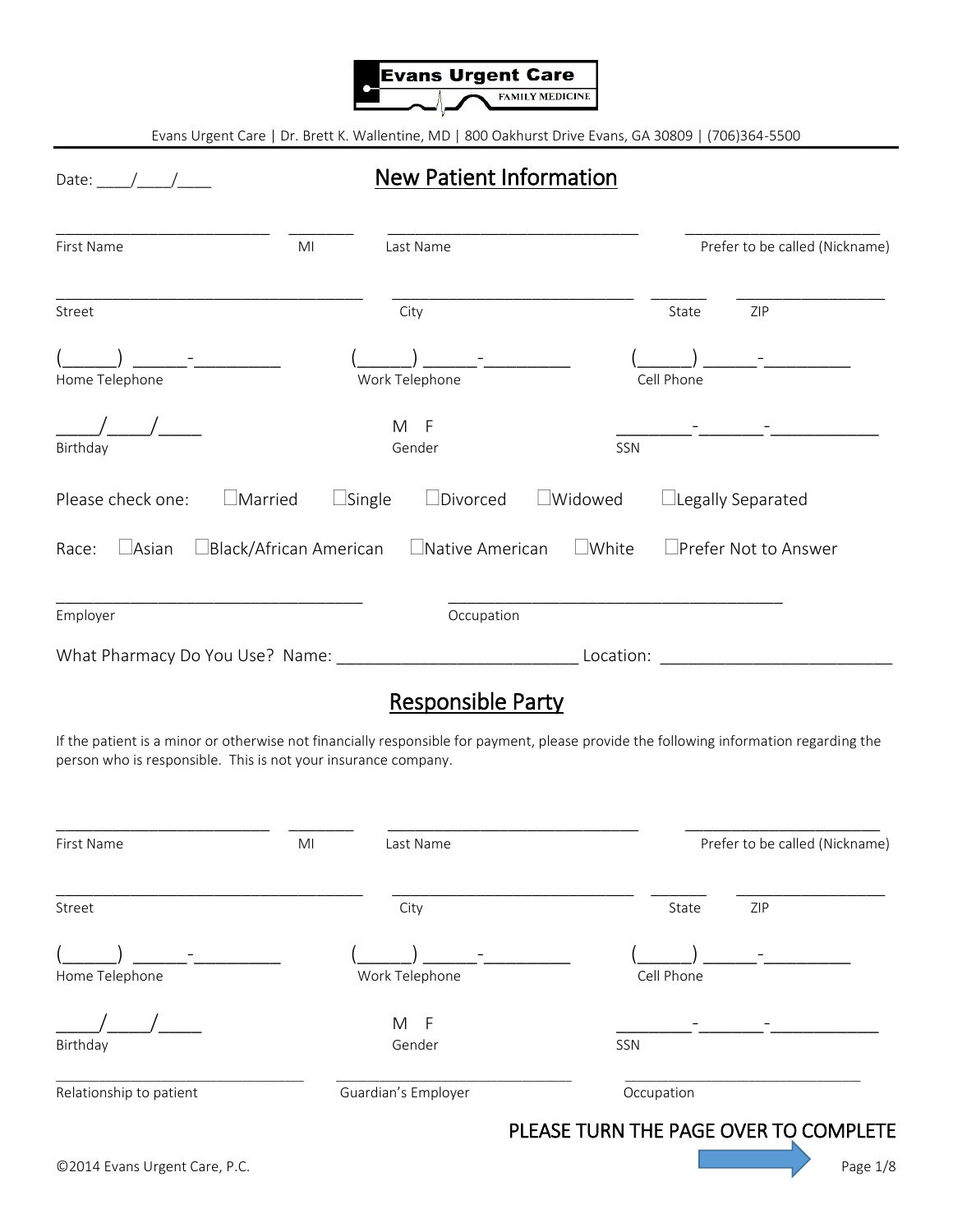# Emergency Contact

| (FIRST)<br>Name:         | (MI)           | (LAST)                       | Relationship            |
|--------------------------|----------------|------------------------------|-------------------------|
| Home Telephone           |                | Work Telephone               | Cell Telephone          |
|                          |                | <b>Primary Insurance</b>     |                         |
| Insurance Company        |                |                              |                         |
| Policy Holder First Name | M <sub>l</sub> | Last Name                    | Relationship to Patient |
| Street                   |                | City                         | ZIP<br>State            |
| Home Telephone           |                | Work Telephone               | Cell Phone              |
| Birthday                 |                | M<br>$-F$<br>Gender          | SSN                     |
|                          |                | Secondary Insurance (if any) |                         |
| Insurance Company        |                |                              |                         |
| Policy Holder First Name | M <sub>l</sub> | Last Name                    | Relationship to Patient |
| Street                   |                | City                         | State<br>ZIP            |
| Home Telephone           |                | Work Telephone               | Cell Phone              |
| Birthday                 |                | M F<br>Gender                | SSN                     |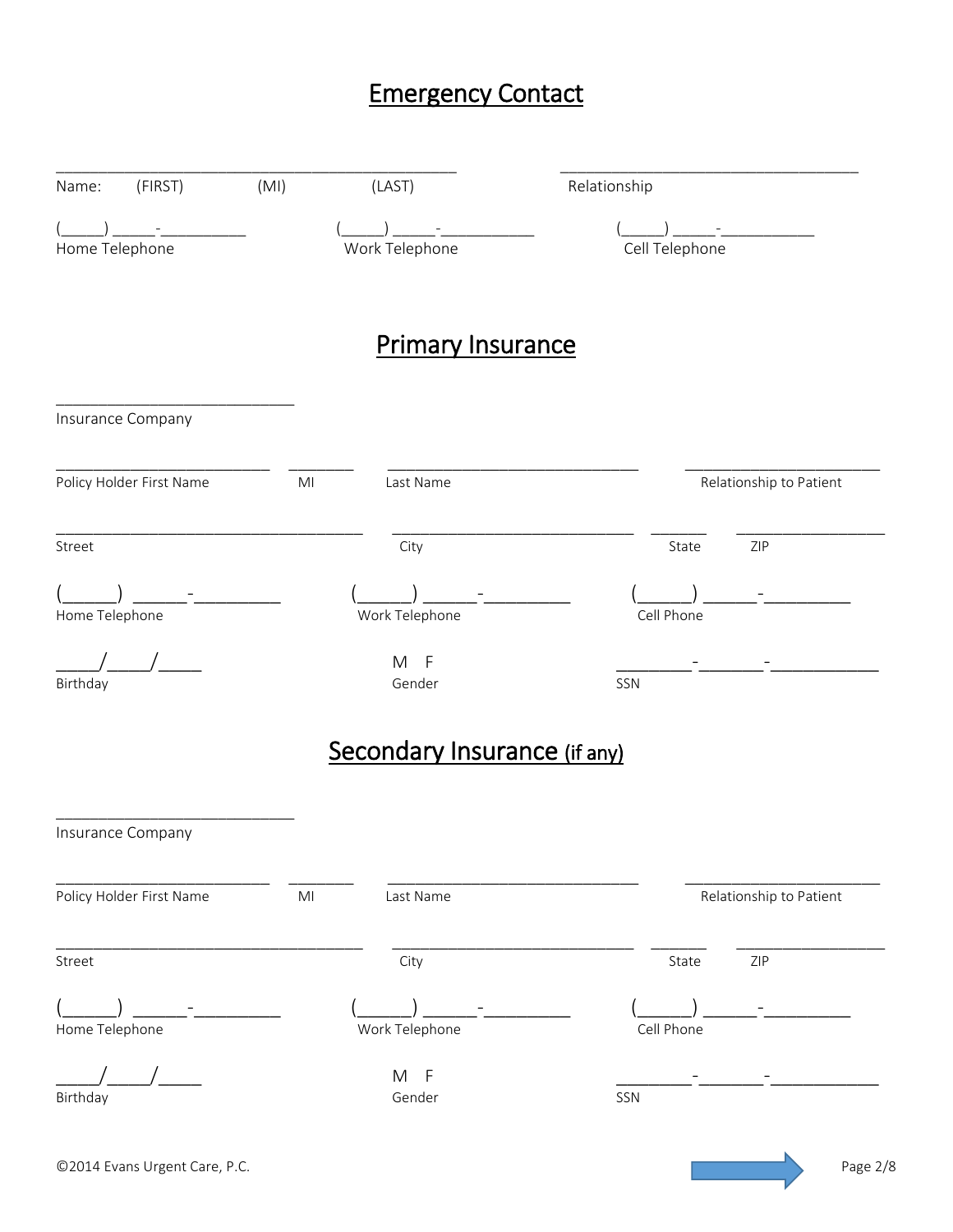

# MEDICAL HISTORY

Patient Name: \_\_\_\_\_\_\_\_\_\_\_\_\_\_\_\_\_\_\_\_\_\_\_\_\_\_\_ Date of Birth: \_\_\_\_\_/\_\_\_\_\_/\_\_\_\_\_ Today's Date: \_\_\_\_/\_\_\_\_/\_\_\_\_

Do you or have you had any of the following conditions? Please check either "yes" or "no" for each question.

| <b>Abdominal Disease</b>                  | Yes $\Box$    | No <sub>1</sub> | Gallbladder Trouble             | Yes $\square$ | No              | Psoriasis/Eczema                     | Yes $\square$ | No <sub>1</sub> |
|-------------------------------------------|---------------|-----------------|---------------------------------|---------------|-----------------|--------------------------------------|---------------|-----------------|
| ADD/ADHD                                  | Yes $\square$ | No              | Hay fever/seasonal<br>allergies | Yes $\square$ | No <sub>1</sub> | <b>Recurrent Headaches</b>           | Yes $\square$ | No <sub>1</sub> |
| Anemia                                    | Yes $\Box$    | No <sup>1</sup> | Head Injury/<br>Concussion      | Yes $\square$ | No              | Shortness of Breath                  | Yes $\square$ | No <sub>1</sub> |
| Anxiety                                   | Yes $\Box$    | No <sup>1</sup> | <b>Heart Murmur</b>             | Yes $\square$ | No <sub>1</sub> | <b>Sleep Difficulties</b>            | Yes $\square$ | No <sub>1</sub> |
| Asthma                                    | Yes $\square$ | No <sub>1</sub> | <b>Heart Palpitations</b>       | Yes $\square$ | No <sub>1</sub> | Sinusitis, chronic                   | Yes $\square$ | No <sub>1</sub> |
| Arthritis                                 | Yes $\square$ | No <sup>1</sup> | <b>Heart Disease</b>            | Yes $\square$ | No <sub>1</sub> | Stools, abnormal                     | Yes $\square$ | No <sub>1</sub> |
| Bronchitis, chronic                       | Yes $\square$ | No <sub>1</sub> | Hernia, groin                   | Yes $\square$ | No <sub>1</sub> | Stroke                               | Yes $\square$ | No              |
| Cancer                                    | Yes $\square$ | No <sup>1</sup> | High Blood Pressure             | Yes $\square$ | No              | <b>Thyroid Disease</b>               | Yes $\square$ | No <sub>1</sub> |
| Chronic Cough                             | Yes $\square$ | No <sup>1</sup> | Heartburn                       | Yes $\square$ | No <sub>1</sub> | Tuberculosis                         | Yes $\square$ | No <sub>1</sub> |
| Chest Pain/Pressure                       | Yes $\square$ | No <sup>1</sup> | Hepatitis                       | Yes $\square$ | No <sub>1</sub> | Ulcers                               | Yes $\square$ | No <sub>1</sub> |
| Constipation, chronic                     | Yes $\square$ | No <sup>1</sup> | Joint Injury                    | Yes $\square$ | No <sub>1</sub> | Urine, blood                         | Yes $\square$ | No <sub>1</sub> |
| Convulsions/Seizures                      | Yes $\square$ | No <sub>1</sub> | Kidney Disease                  | Yes $\square$ | No              | Urinary Tract Infections,<br>chronic | Yes $\square$ | No <sub>1</sub> |
| <b>Diabetes</b><br>Insulin or No Insulin? | Yes $\square$ | No <sup>1</sup> | Liver Disease                   | Yes $\square$ | No              | Venereal Disease/ STD                | Yes $\square$ | No <sub>1</sub> |
| Diarrhea, chronic                         | Yes $\square$ | No <sup>1</sup> | Lung Disease, COPD              | Yes $\square$ | No              | Vision Trouble                       | Yes $\square$ | No <sub>1</sub> |
| Depression                                | Yes $\square$ | No <sub>1</sub> | Rashes, recurrent               | Yes $\square$ | No              | Weight Loss/Gain                     | Yes $\square$ | No              |
| <b>Eating Disorder</b>                    | Yes $\square$ | No <sub>1</sub> | Pneumonia                       | Yes $\square$ | No              | Pain - Lower Back                    | Yes $\square$ | No <sub>1</sub> |
| Pain - Middle Back                        | Yes $\square$ | No <sub>1</sub> | Pain - Upper Back               | Yes $\square$ | No <sub>1</sub> | Pain - Shoulder                      | Yes $\square$ | No              |
| Pain - Arm                                | Yes $\square$ | No              | $Pain - Hip$                    | Yes $\square$ | No <sub>1</sub> | Pain - Knee                          | Yes $\square$ | No <sub>1</sub> |
| Pain - Ankle                              | Yes $\square$ | No              | Pain - Neck                     | Yes $\square$ | No <sub>1</sub> | Pain - Other:                        | Yes $\square$ | No <sub>1</sub> |

Please explain any "yes" answers:

Are you seeing any other doctor for pain medication? Yes  $\Box$  No  $\Box$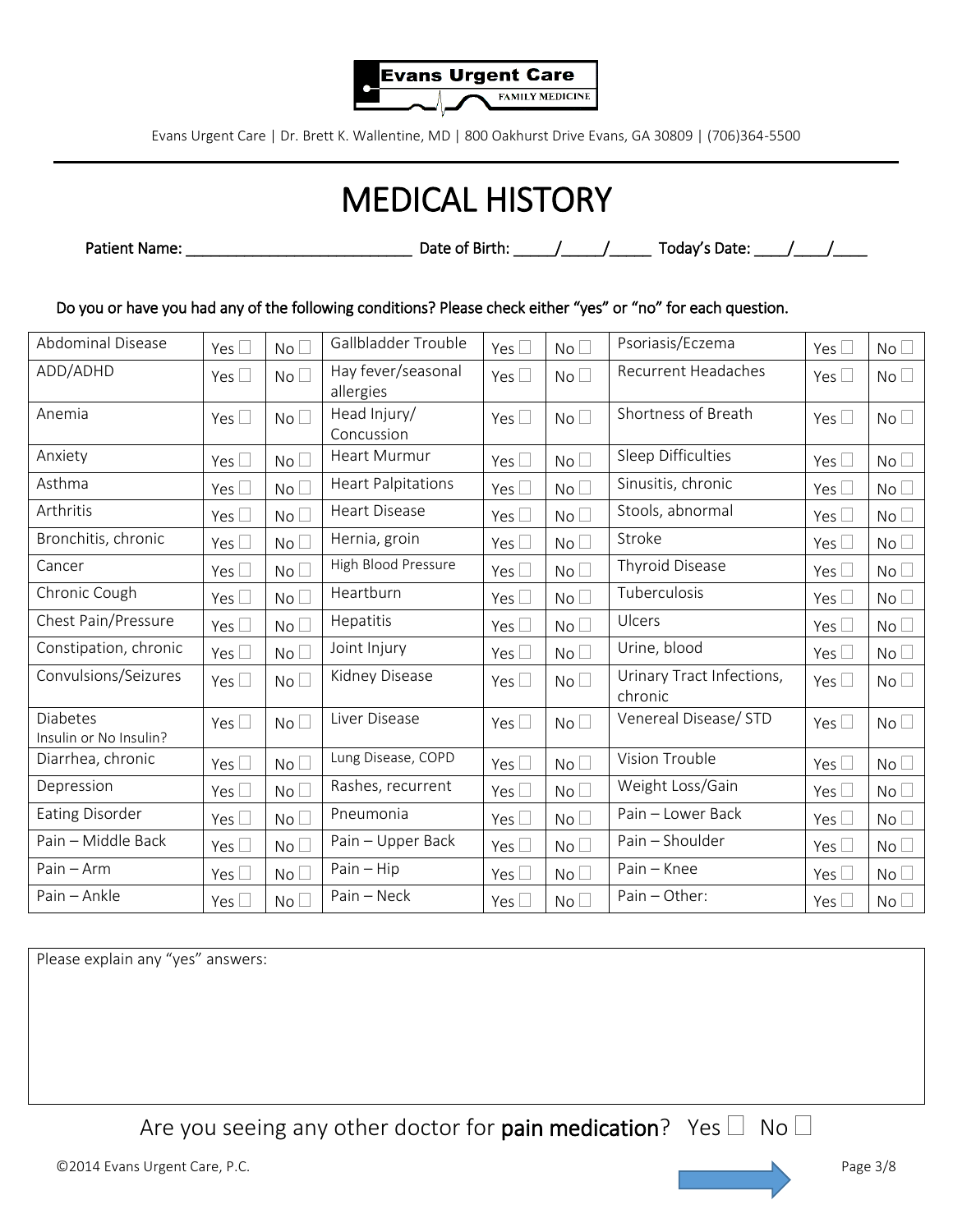## MEDICAL HISTORY CONTINUED

| Are you a current tobacco user? Yes $\Box$ No $\Box$ If yes, for how long? _____________ months/years<br>If yes, are you interested in quitting? ________ Yes $\Box$ No $\Box$  |                                               |  |  |  |  |
|---------------------------------------------------------------------------------------------------------------------------------------------------------------------------------|-----------------------------------------------|--|--|--|--|
| Do you currently or have you ever: Used illegal drugs? Yes $\square$ No $\square$ Abused Alcohol? Yes $\square$ No $\square$<br>Abused prescription drugs? Yes $\Box$ No $\Box$ |                                               |  |  |  |  |
| Please list your current medications:                                                                                                                                           | Please list any drug allergies:               |  |  |  |  |
|                                                                                                                                                                                 |                                               |  |  |  |  |
|                                                                                                                                                                                 |                                               |  |  |  |  |
|                                                                                                                                                                                 |                                               |  |  |  |  |
|                                                                                                                                                                                 |                                               |  |  |  |  |
|                                                                                                                                                                                 |                                               |  |  |  |  |
|                                                                                                                                                                                 |                                               |  |  |  |  |
| $\Box$ I do <b>not</b> take any medications                                                                                                                                     | $\Box$ I do not have any known drug allergies |  |  |  |  |
|                                                                                                                                                                                 |                                               |  |  |  |  |
| $\Box$ I have never had a colonoscopy                                                                                                                                           |                                               |  |  |  |  |
| Have you ever had a glaucoma screening? If yes, please list date. Yes $\Box$ No $\Box$ date:                                                                                    |                                               |  |  |  |  |
|                                                                                                                                                                                 |                                               |  |  |  |  |
| Men: Date of last PSA or prostate screening: ___________________________________                                                                                                |                                               |  |  |  |  |

# Family History

#### Do you have a family history (mom, dad, or siblings only) of any of the following? Please check either "yes" or "no" for each question.

| Alcohol Abuse      | Yes $\Box$ | No L | Arthritis            | Yes [         | No <sub>1</sub> | Alzheimer's         | Yes $\lfloor$    | No <sub>1</sub> |
|--------------------|------------|------|----------------------|---------------|-----------------|---------------------|------------------|-----------------|
| Asthma             | Yes $\Box$ | No L | <b>Birth Defects</b> | Yes $\lfloor$ | $No+$           | Cancer              | Yes $\lfloor$    | $No+$           |
| COPD/ Lung Disease | Yes l      | No L | Depression           | Yes [         | $No$ $\Box$     | <b>Diabetes</b>     | Yes $\mathcal L$ | No <sub>1</sub> |
| Drug Abuse         | Yes l      | No L | Early Death          | Yes $[$       | $No$ $\Box$     | <b>Hearing Loss</b> | Yes $\lfloor$    | No <sub>1</sub> |
| Heart Disease      | Yes $\Box$ | No L | High Cholesterol     | Yes           | No <sub>1</sub> | Hypertension        | Yes $\lfloor$    | No <sup>2</sup> |
| Kidney Disease     | Yes $\Box$ | No L | Learning Disability  | Yes L         | $No+$           | Mental Illness      | Yes $\Box$       | No <sub>1</sub> |
| Heart Attack       | Yes $\Box$ | No L | Stroke               | Yes           | $No+$           | Vision Loss         | Yes l            | $No$ $\Box$     |

\_\_\_\_\_\_\_\_\_\_\_\_\_\_\_\_\_\_\_\_\_\_\_\_\_\_\_\_\_\_\_\_\_\_\_\_\_\_\_\_\_\_\_\_\_\_\_\_\_\_\_\_\_\_\_\_\_\_\_\_\_\_\_\_\_\_\_\_\_\_\_\_\_\_\_\_\_\_\_\_\_\_\_\_\_\_\_\_\_\_\_\_\_\_\_\_\_\_

## Please explain any "yes" answers: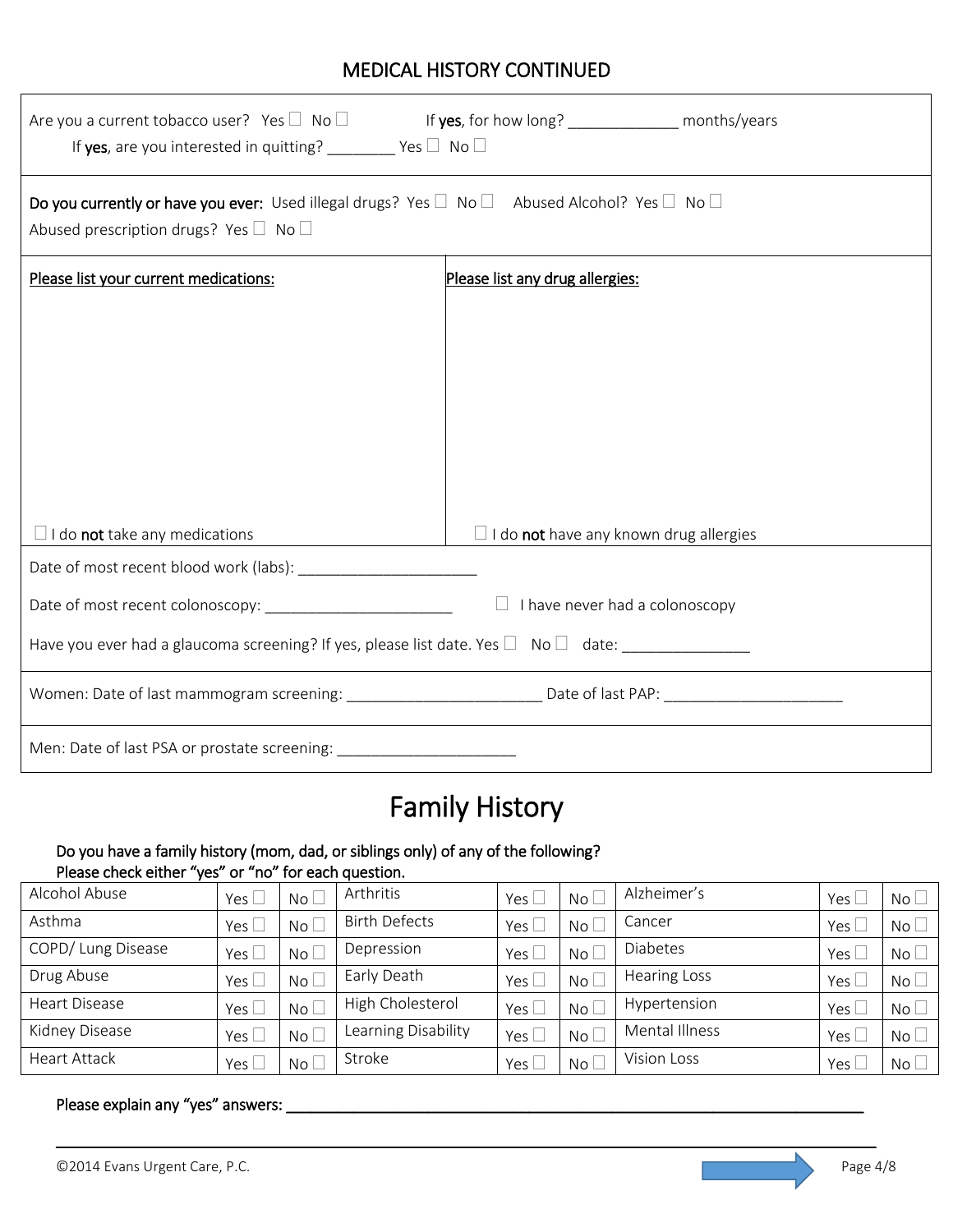

## PATIENT CONSENT FORM

Patient Consent for General Use or Disclosure of Healthcare Information

Patient's Name: \_\_\_\_\_\_\_\_\_\_\_\_\_\_\_\_\_\_\_\_\_\_\_\_\_\_\_\_\_\_ Date of Birth: \_\_\_\_\_\_\_\_\_\_\_\_\_\_\_\_\_\_\_\_\_\_\_\_\_\_\_\_

SSN: \_\_\_\_\_\_\_\_\_\_\_\_\_\_\_\_\_\_\_\_\_\_\_\_\_\_\_\_\_\_ Previous Name (if any): \_\_\_\_\_\_\_\_\_\_\_\_\_\_\_\_\_\_\_\_\_\_\_\_\_\_

I understand that Evans Urgent Care may use and disclose my personal health information in order to help provide health care to me, to facilitate my billing and payment, and for other health care operations. In general, there will be no other uses or disclosures of this information unless I expressly permit it. I understand that sometimes federal or state law may require release of my health care information without my permission. These situations are very unusual. An example would be if I, the patient, expressed to the doctor a threat to hurt someone.

Evans Urgent Care has a detailed document called the "Notice of Privacy Statement" that contains more information about the policies and practices that protect patient privacy. I understand that I have the right to read the "Notice of Privacy Statement" before signing this agreement.

Evans Urgent Care may update the "Notice of Privacy Statement" and that if I request it, Evans Urgent Care will provide me with the most current "Notice of Privacy Statement."

Under the terms of this consent, I can ask Evans Urgent Care to limit how my personal health information is used or disclosed to carry out treatment, payment or health care operations. I understand that Evans Urgent Care does not have to agree to my request. If Evans Urgent Care does agree to my request, I understand that Evans Urgent Care will follow the agreed limits.

I may cancel this consent in writing at any time by doing ONE of the following:

1: Signing and dating a form that Evans Urgent Care can give me called "Revocation of Consent for Use and Disclosure of Healthcare Information", OR

2: Writing, signing and dating a letter to Evans Urgent Care. This letter will state that I am revoking my consent to use and disclose my personal health information for treatment, payment and healthcare operations.

If I revoke this consent, Evans Urgent Care does not have to provide me with any further healthcare services.

 $\_$  ,  $\_$  ,  $\_$  ,  $\_$  ,  $\_$  ,  $\_$  ,  $\_$  ,  $\_$  ,  $\_$  ,  $\_$  ,  $\_$  ,  $\_$  ,  $\_$  ,  $\_$  ,  $\_$  ,  $\_$  ,  $\_$  ,  $\_$  ,  $\_$  ,  $\_$ 

\_\_\_\_\_\_\_\_\_\_\_\_\_\_\_\_\_\_\_\_\_\_\_\_\_\_\_\_\_\_\_\_\_\_\_\_\_\_ \_\_\_\_\_\_\_\_\_\_\_\_\_\_\_\_\_\_\_\_\_\_\_\_\_\_\_\_\_\_

My signature below indicates that I have been given a chance to review the current version of Evans Urgent Care's "Notice of Privacy Act Statement." My signature indicates that I agree to allow Evans Urgent Care to use and disclose my personal health information to carry out treatment, payment and healthcare operations.

Signature of Patient or legally authorized agent Date Date Date Time

Printed Name if authorized agent signs Relationship to patient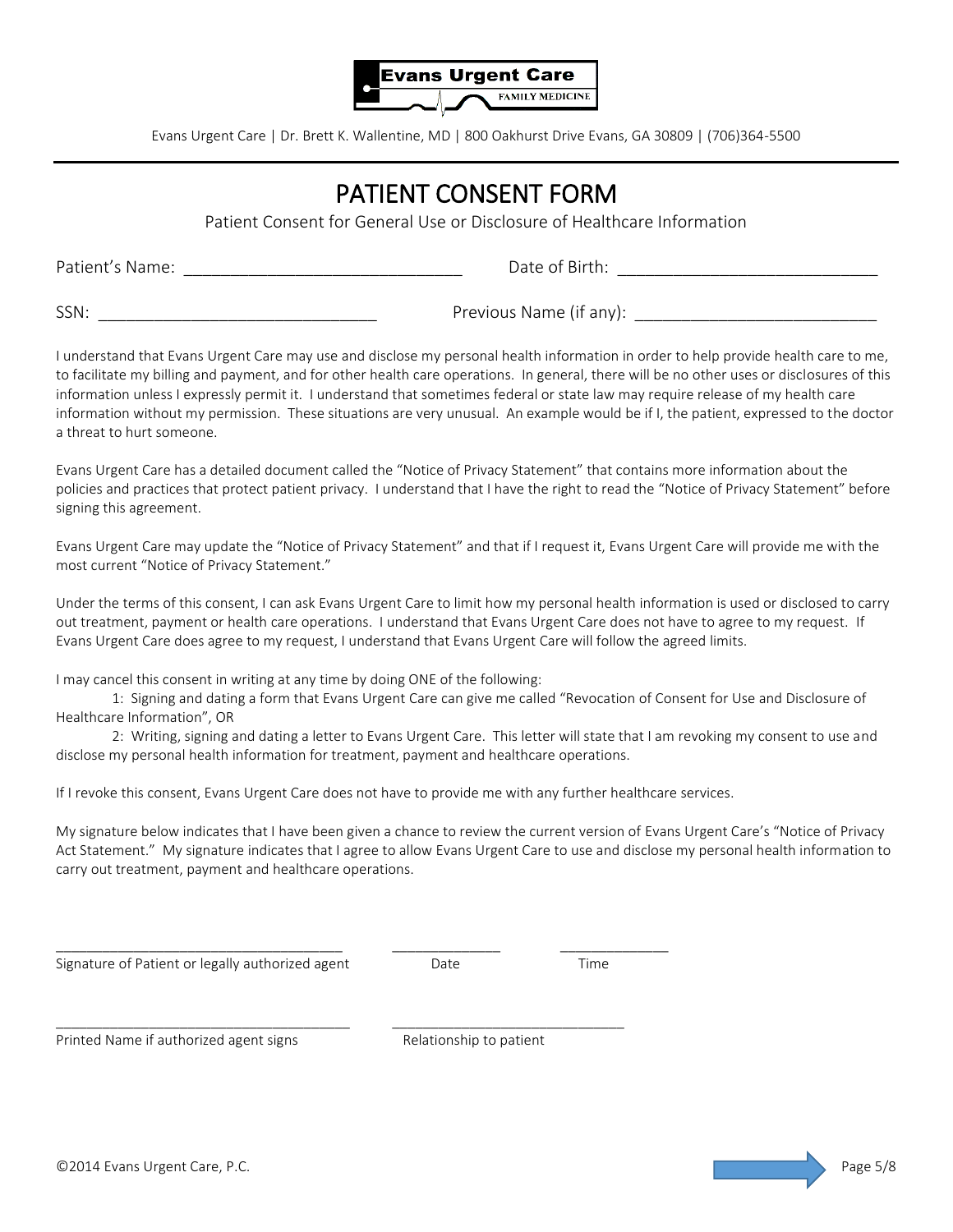

### CONSENT FOR SPECIFIC USE OR DISCLOSURE OF PROTECTED HEALTH INFORMATION

By signing below, you consent to Evans Urgent Care's use or disclosure of information about yourself (or for another person for whom you have the authority to sign) that is protected under federal and/or state law.

Information about you is protected under federal and/or state law, and you have the right to revoke this consent, unless we have already taken action based on your authorization. By signing below, you recognize that the protected health information used or disclosed pursuant to the consent may be subject to disclosure by the recipient and may no longer be protected under federal law.

|      | I authorize Evans Urgent Care to communicate with the following individuals regarding my condition or course of treatment: |
|------|----------------------------------------------------------------------------------------------------------------------------|
| Name | Relationship                                                                                                               |

\_\_\_\_\_\_\_\_\_\_\_\_\_\_\_\_\_\_\_\_\_\_\_\_\_\_\_\_\_\_\_\_\_\_\_\_\_\_\_\_\_\_\_ \_\_\_\_\_\_\_\_\_\_\_\_\_\_\_\_\_\_\_\_\_\_\_\_\_\_\_\_\_\_\_\_\_\_\_\_

\_\_\_\_\_\_\_\_\_\_\_\_\_\_\_\_\_\_\_\_\_\_\_\_\_\_\_\_\_\_\_\_\_\_\_\_\_\_\_\_\_\_\_ \_\_\_\_\_\_\_\_\_\_\_\_\_\_\_\_\_\_\_\_\_\_\_\_\_\_\_\_\_\_\_\_\_\_\_\_

Please initial those items to which you wish to consent:

Evans Urgent Care may call and leave messages on my voice mail/answering machine regarding:

Normal lab results The Referrals/appointments

 $\Box$  Please check here (and sign below) if you do not wish to list anyone to which your health information may be released to.

| I authorize Evans Urgent Care to communicate confidential information to me, including invoices for services to<br>the following address and telephone numbers:<br>Please use the address and telephone numbers provided on my patient information sheet.<br>Please use the following alternate address and telephone numbers: |  |  |
|--------------------------------------------------------------------------------------------------------------------------------------------------------------------------------------------------------------------------------------------------------------------------------------------------------------------------------|--|--|
| First Name : __________________________ Initial:_________________________________                                                                                                                                                                                                                                              |  |  |
|                                                                                                                                                                                                                                                                                                                                |  |  |
|                                                                                                                                                                                                                                                                                                                                |  |  |
|                                                                                                                                                                                                                                                                                                                                |  |  |

Patient's Printed Name **Date** Date **Date** Date

Signature **Printed name if not patient** 

I am the patient's personal representative and have authority to act for the patient because I am the patient's:

\_\_\_\_\_\_\_\_\_\_\_\_\_\_\_\_\_\_\_\_\_\_\_\_\_\_\_\_\_\_\_\_\_\_\_\_\_\_\_\_ \_\_\_\_\_\_\_\_\_\_\_\_\_\_\_\_\_\_\_\_\_\_\_\_\_\_\_\_\_\_\_\_\_\_

\_\_\_\_\_\_\_\_\_\_\_\_\_\_\_\_\_\_\_\_\_\_\_\_\_\_\_\_\_\_\_\_\_\_\_.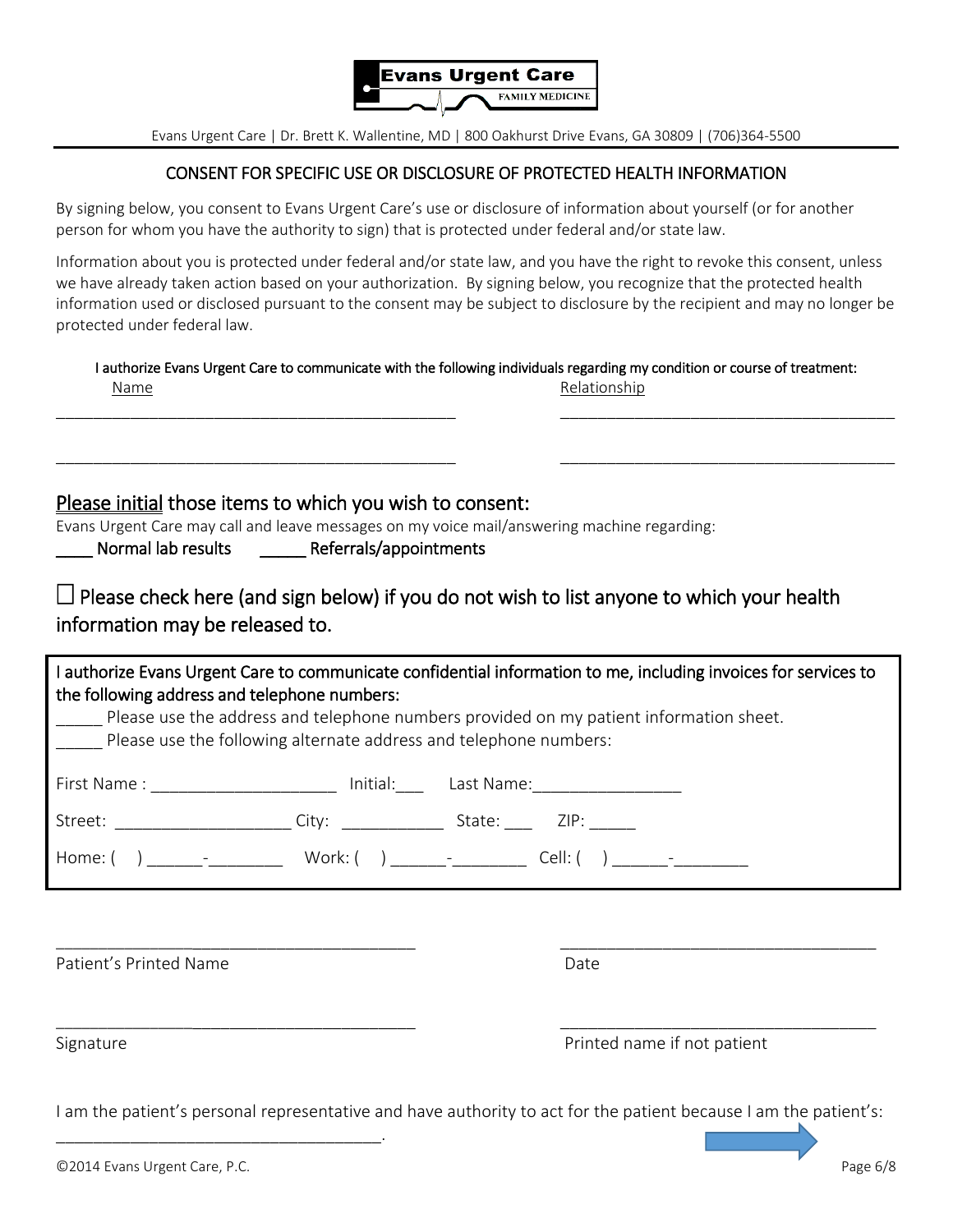

## Financial Arrangements

Insurance card must be presented at time of service. If you do not have health insurance, payment is due at time of service*.* If your health insurance policy has a co-payment requirement, payment is due at time of service.

We will file your claim with your health insurance company. If your claim is denied by your insurance company, you will be responsible for the full amount of the bill.

If your policy has deductible or co-insurance requirements, you will be billed for these amounts when your insurance claim is settled. All bills are due upon receipt.

We accept the following methods of payment: Cash, Debit Cards, Major Credit Cards, and subject to approval, Personal Checks. We utilize the Telecheck™ system. It checks your bank history and electronically drafts from your checking account in about three days. If your check is approved, we will return your voided check to you before you leave.

If we accept your check without Telecheck™ approval and it is returned, our Returned Check Fee is \$35.00.

Balances over 90 days past due may be charged a Late Fee of \$10.00 and may be turned over to a third-party collection agency or attorney for collection.

Subject to appropriate state and federal laws, non-emergency medical services may be denied to patients who have pastdue balances.

Please DO NOT discuss financial arrangements with the doctor. If you have any questions, please speak with the office staff or ask for the Practice Manager.

## Authorization and Release

I agree to be responsible for payment of all services rendered to me or my dependents under the terms outlined above.

I authorize the release of any information, including diagnosis and the records of any treatment or examination rendered to me or my dependent during the period of such care to third-party payers and/or health-care practitioners.

I authorize and request my insurance company to pay directly to the doctor any benefits otherwise payable to me.

I understand that my insurance company may pay less than the actual bill for services (e.g. required co-payment, coinsurance, deductible or non-covered charges) and that I am responsible for this difference.

### I hereby authorize Evans Urgent Care to download my prescription history and to use SureScripts e-prescribe to deliver my prescriptions to my designated pharmacy.

I understand I may request a paper prescription from the doctor.

| Signature:<br><u> 1980 - Jan Barbarat, martin da shekara tshirilgan ma'lumot</u> |    | Date:     |  |
|----------------------------------------------------------------------------------|----|-----------|--|
| Printed First Name                                                               | MI | Last Name |  |
| If not the patient, your relationship to patient:                                |    |           |  |